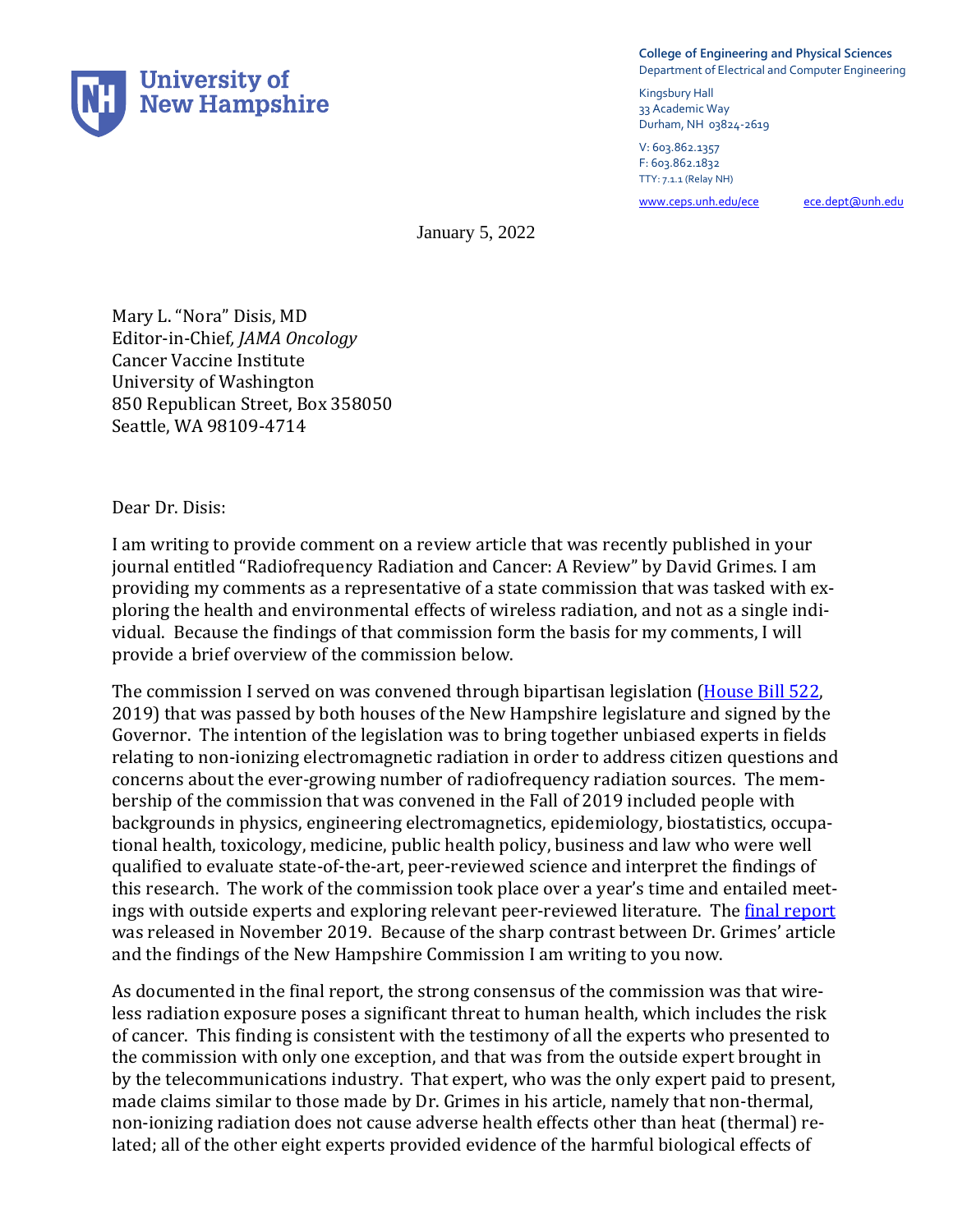such wireless radiation. From the perspective of what was observed by the commission, Dr. Grimes' viewpoint is aligned with industry and not with most scientists who have investigated these radiation effects.

While I do not intend to address my concerns on a point-by-point basis, there are some general comments that should be aired. One is the use of pejoratives when describing views contrary to his own (e.g., "fringe" and "ludicrous"). In my opinion as a former Associate Editor (*IEEE Transactions on Antennas and Propagation*), such language is not appropriate in scientific publications. Terms like "fringe" and "cherry picking" are routinely used by industry to discredit any publication that reveals harm associated with wireless radiation, and those terms are seldom defined clearly. To get a better understanding of the word "fringe publication" I worked with our college librarian to identify what that meant. Without going into too much detail here, we determined that the best indicators of the quality of a publication were determined by the qualifications of the Editorial Board and the reviewers, rather than other indices that track with readership. There are many high-quality journals that have a small readership. What is relevant here is that the articles the commission used to reach its conclusions were all from high-quality publications, where the people running those publications were from reputable institutions; none of them could be considered fringe.

The commission also addressed the issue of "cherry picking" where only articles showing a desired effect are presented. There are peer-reviewed articles that document both harm and lack of harm from wireless radiation, where industry-funded studies are the least likely to show harm. The bottom line for the commission is that the majority of studies do show harm. Dr. Grimes' and the industry's response to the studies that show harm is to simply discount them as being "underpowered or poorly conducted" and then exclude them from consideration. Commission members found that the many studies showing harm were credible and could not be ignored.

The findings of the New Hampshire Commission are far from being an outlier. For the sake of brevity, I will not list the many scientific and medical organizations raising the alarm about wireless radiation here, but I will provide them to you if you would like to see them. Another indicator that radiation harm is real is the fact that electromagnetic hypersensitivity (EHS) is recognized by the Americans with Disability Act and Medicare; EHS has been assigned its own international medical *[ICD billing codes](https://www.aapc.com/codes/icd-10-codes/W90)* and it can have devastating effects for those who suffer from it. Harm from non-ionizing electromagnetic radiation is recognized by the insurance industry and is considered an environmental pollutant. Almost all insurance companies have this as a[n exclusion in their policies](https://www.jrseco.com/lloyds-insurance-company-does-not-cover-health-damage-caused-by-electromagnetic-radiation/) and will not insure against injuries associated with radiofrequency radiation.

The question about why regulatory bodies such as the Federal Communications Commission (FCC) are not protecting people against wireless radiation injury arose early in the New Hampshire Commission's deliberations. We invited representatives of the FCC and other government agencies to meet with us to answer our questions, but none of them took us up on our offer. An explanation for unwillingness of the FCC and others to carry out their duties in protecting the public is given in the [Harvard University report](https://ethics.harvard.edu/files/center-for-ethics/files/capturedagency_alster.pdf) entitled *Captured Agency: How the Federal Communications Commission Is Dominated by the Industries It Presumably Regulates*. The title of the report goes a long way in explaining the dynamics of